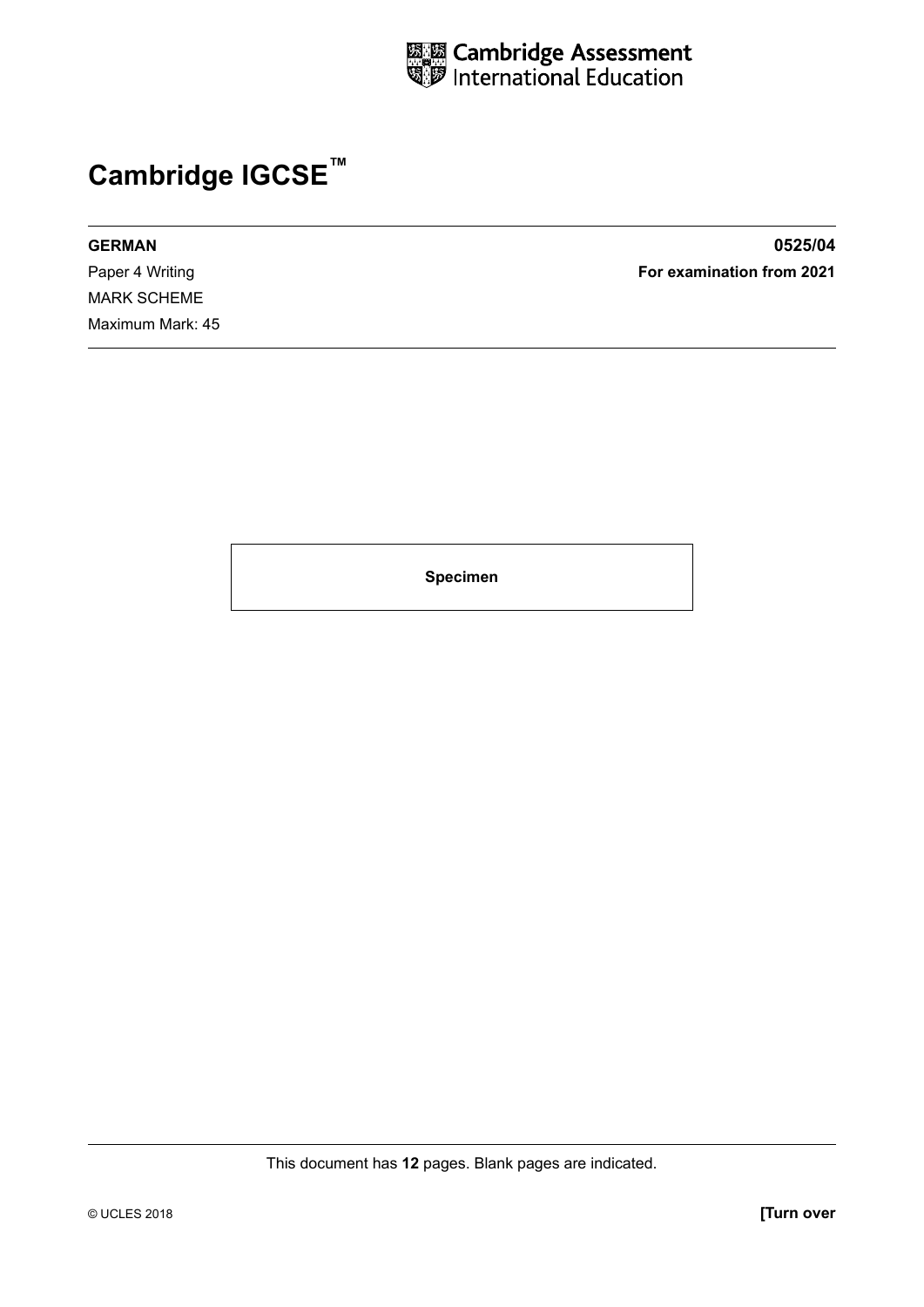| ī<br>۱ |
|--------|
|        |
|        |
|        |
|        |
|        |
|        |
|        |
| J      |
|        |
| ۰      |
|        |
|        |
|        |
|        |
|        |
|        |
| ٠      |
|        |
|        |
|        |
|        |
|        |
| ľ      |
|        |
|        |

| ⊚ Generic Marking Principles<br>E These general marking principl<br>≌ content of the mark scheme or<br>≈ cripcioc<br>principles. | These general marking principles must be applied by all examiners when marking candidate answers. They should be applied alongside the specific<br>a question. Each question paper and mark scheme will also comply with these marking<br>content of the mark scheme or generic level descriptors for                   |  |
|----------------------------------------------------------------------------------------------------------------------------------|-------------------------------------------------------------------------------------------------------------------------------------------------------------------------------------------------------------------------------------------------------------------------------------------------------------------------|--|
|                                                                                                                                  | GENERIC MARKING PRINCIPLE 1:                                                                                                                                                                                                                                                                                            |  |
|                                                                                                                                  | Marks must be awarded in line with:                                                                                                                                                                                                                                                                                     |  |
|                                                                                                                                  | the specific skills defined in the mark scheme or in the generic level descriptors for the question<br>exemplified by the standardisation scripts.<br>the specific content of the mark scheme or the generic level descriptors for the question<br>the standard of response required by a candidate as                  |  |
|                                                                                                                                  | GENERIC MARKING PRINCIPLE 2:                                                                                                                                                                                                                                                                                            |  |
|                                                                                                                                  | or other fractions).<br>Marks awarded are always whole marks (not half marks,                                                                                                                                                                                                                                           |  |
|                                                                                                                                  | GENERIC MARKING PRINCIPLE 3:                                                                                                                                                                                                                                                                                            |  |
| Page 2 of 12                                                                                                                     | Marks must be awarded positively:                                                                                                                                                                                                                                                                                       |  |
|                                                                                                                                  | marks are awarded for correct/valid answers, as defined in the mark scheme. However, credit is given for valid answers which go beyond the<br>scope of the syllabus and mark scheme, referring to your Team Leader as appropriate<br>marks are awarded when candidates clearly demonstrate what they know and can do    |  |
|                                                                                                                                  | ling, punctuation and grammar when these features are specifically assessed by the<br>ning, however, should be unambiguous.<br>answers should only be judged on the quality of spell<br>question as indicated by the mark scheme. The mear<br>marks are not deducted for omissions<br>marks are not deducted for errors |  |
|                                                                                                                                  | GENERIC MARKING PRINCIPLE 4:                                                                                                                                                                                                                                                                                            |  |
| descriptors.                                                                                                                     | Rules must be applied consistently e.g. in situations where candidates have not followed instructions or in the application of generic level                                                                                                                                                                            |  |
|                                                                                                                                  | GENERIC MARKING PRINCIPLE 5:                                                                                                                                                                                                                                                                                            |  |
|                                                                                                                                  | Marks should be awarded using the full range of marks defined in the mark scheme for the question (however, the use of the full mark range may<br>be limited according to the quality of the candidate responses seen).                                                                                                 |  |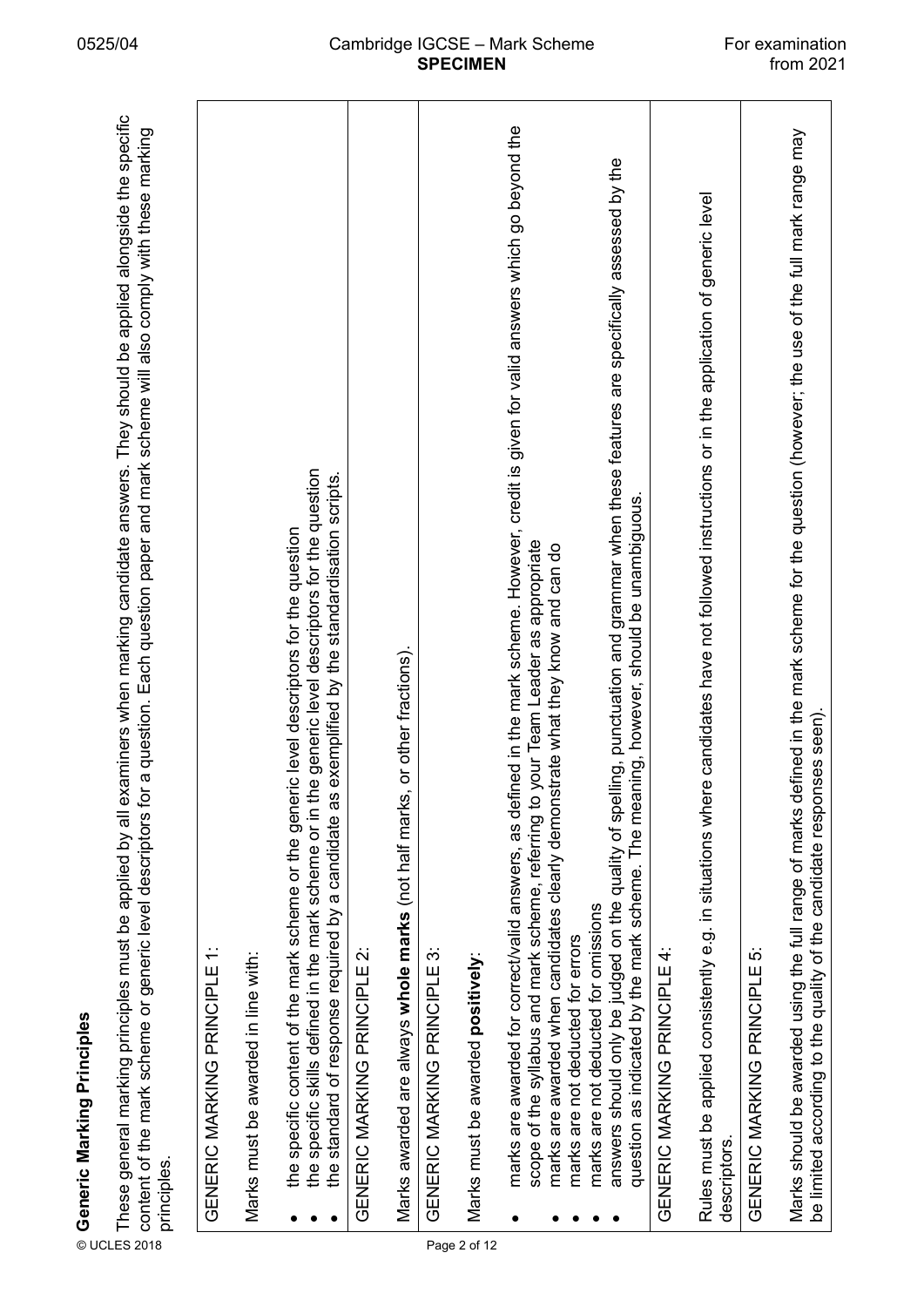|              |                        | $\ddot{\circ}$<br>GENERIC MARKING PRINCIPLE                                                                                                                                                                              |
|--------------|------------------------|--------------------------------------------------------------------------------------------------------------------------------------------------------------------------------------------------------------------------|
| © UCLES 2018 |                        | defined in the mark scheme. Marks should not be awarded with grade thresholds or grade<br>Marks awarded are based solely on the requirements as<br>descriptors in mind.                                                  |
|              |                        | Additional guidance                                                                                                                                                                                                      |
|              |                        | Crossing out:                                                                                                                                                                                                            |
|              | $\widehat{a}$          | If a candidate changes his/her mind over an answer and crosses out an attempt, award a mark if the final attempt is correct.                                                                                             |
|              | ê                      | e question but makes no second attempt at it, mark the crossed out work.<br>candidate crosses out an answer to a whole<br>$\boldsymbol{\varpi}$<br>ᆂ                                                                     |
|              |                        | n an answer in the space provided for that purpose, you should ignore anything<br>For Questions 2 and 3, if the candidate has writter<br>written anywhere else, unless:                                                  |
| Page 3 of 12 | $\widehat{a}$          | there is an indication from the candidate that other material should be considered.                                                                                                                                      |
|              | $\widehat{\mathbf{e}}$ | ide the space provided.<br>the candidate has continued their answer outsi                                                                                                                                                |
|              | $\widehat{\mathbf{c}}$ | there is no answer in the space provided.                                                                                                                                                                                |
|              |                        | Annotation used in the Mark Scheme:                                                                                                                                                                                      |
|              | $\widehat{a}$          | material is not sufficient to score the mark.<br>and means that on its own the<br>tout court'<br>$\mathsf{II}$<br>ءِ                                                                                                     |
|              |                        | No response and '0' marks                                                                                                                                                                                                |
|              | $\widehat{a}$          | If there is only a comment which does not in any way relate to the question being asked (e.g. 'can't do' or 'don't know') or<br>If there is nothing written at all in the answer space or<br>Award NR (No Response):     |
|              |                        | the question (e.g. a dash, a question mark).<br>a mark which isn't an attempt at<br>If there is only                                                                                                                     |
|              | $\widehat{e}$          | If there is any attempt that earns no credit. This could, for example, include the candidate copying all or some of the question, or any<br>working that does not earn any marks, whether crossed out or not<br>Award 0: |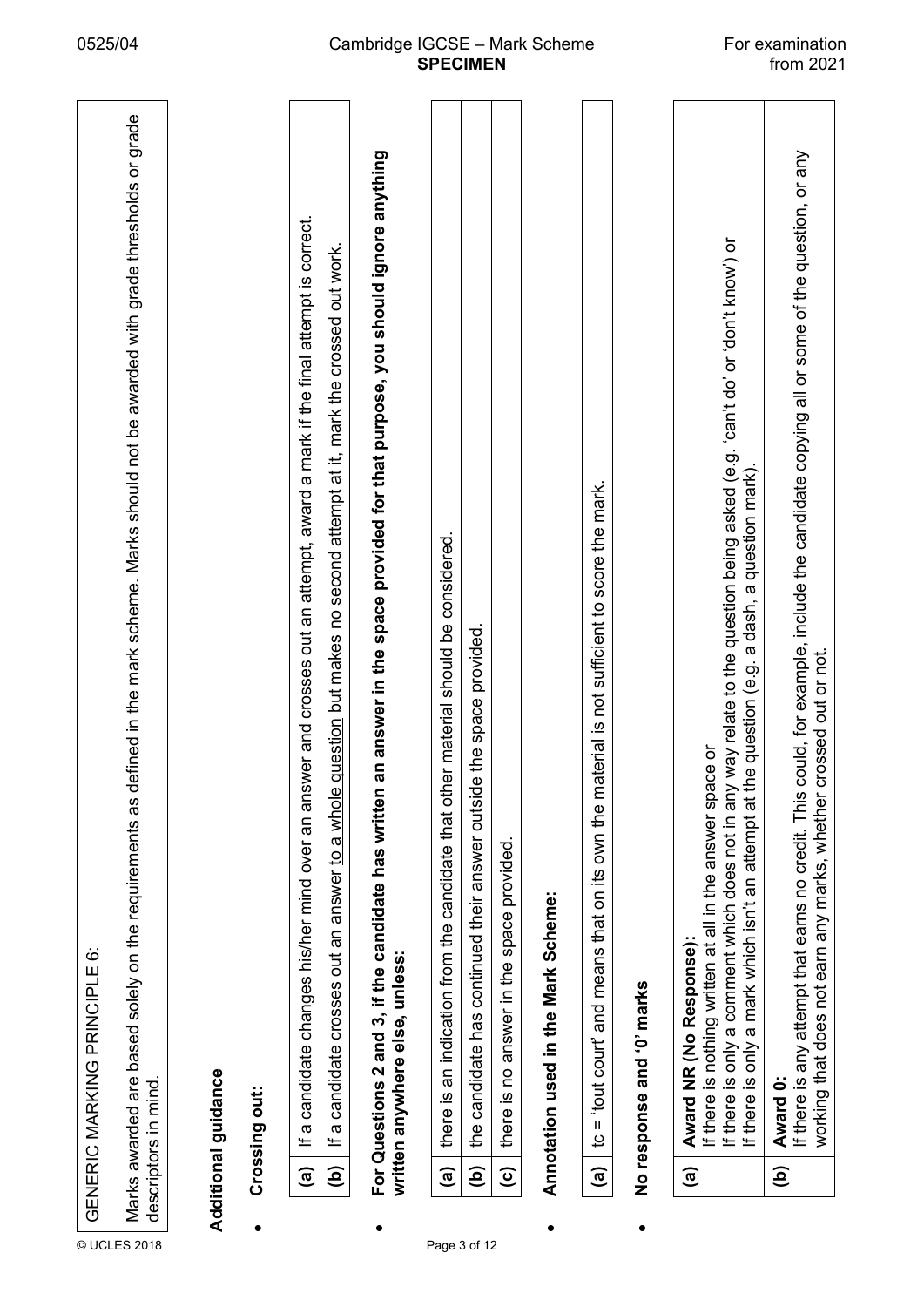6. et Mondial dialempted by the candidate. Where the candidate attempts more than one of the alternatives in Question 3, the marking<br>as system will take the best mark.<br>The marker should look at the work and then make a ju

- 
- 
-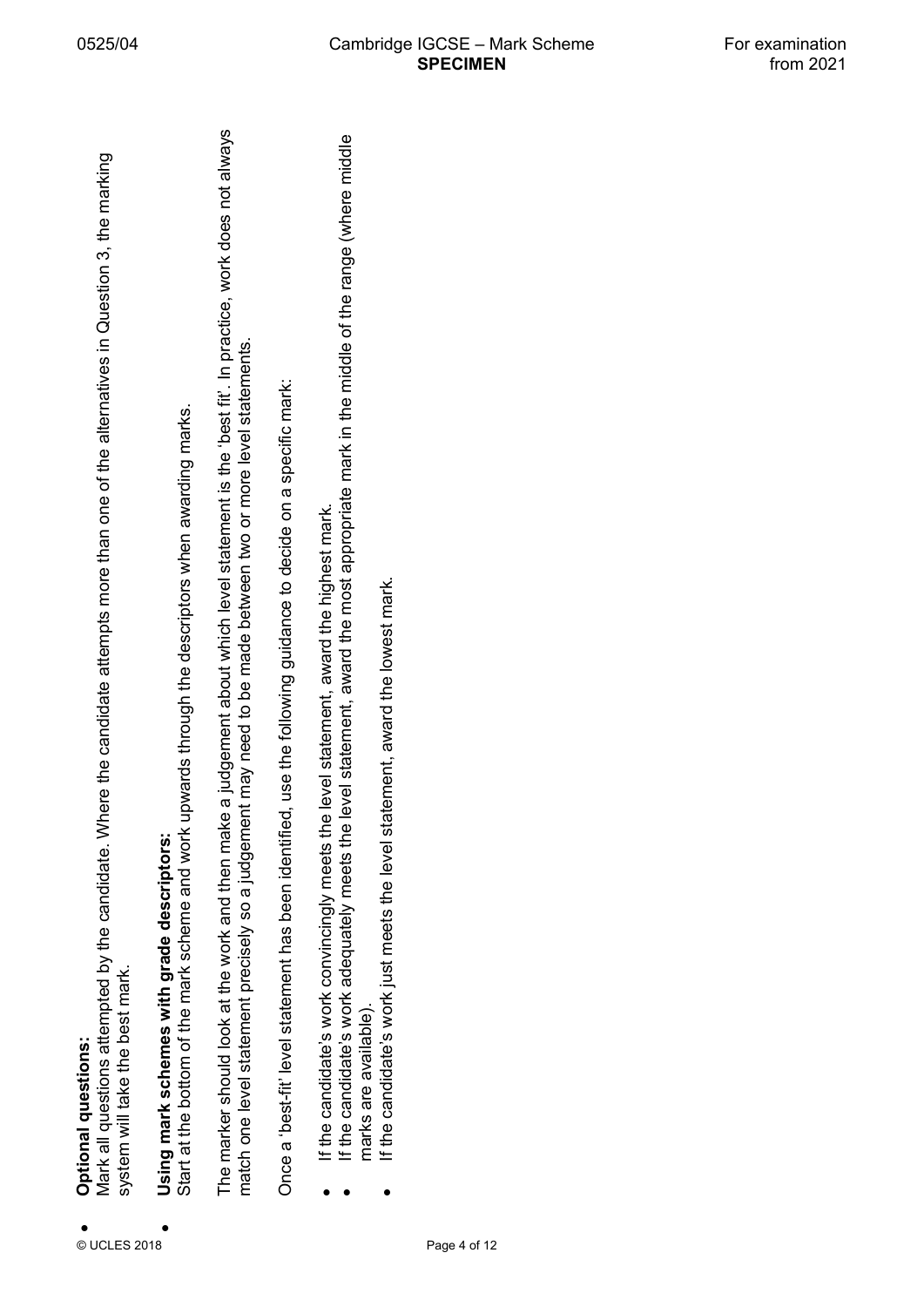| If you read aloud what the candidate has written, does it sound like the correct answer and would a native speaker of the<br>in German. Read all of the items that the candidate has listed and award marks<br>On Question 1, award marks for items wherever the candidate has written them provided the candidate has made clear<br>word with a quite different meaning. Where nouns are usually plural, accept the<br>If spelling is inaccurate, start by referring to the table below. Refer to the questions below if no decision on the spelling<br>Does what the candidate has written look like the correct answer, e.g. one letter missing but no other word created?<br>Mark for communication. Tolerate inaccuracies, provided the message is clear. Ignore any definite/indefinite article,<br>All answers must fulfill the communicative purpose described in the rubric.<br>Answer<br>guage understand it?<br>possessive adjective, etc. Ignore any verbs.<br>you have encountered is recorded there<br>Would a native speaker of the target lan<br>Candidates are required to complete 5 gaps<br>Reject misspelt words which suggest a<br>Award 1 mark for each correct item.<br>which part of the form they refer to.<br>target language understand it?<br>singular and vice versa.<br>as follows:<br>$\bullet$<br>Question |
|--------------------------------------------------------------------------------------------------------------------------------------------------------------------------------------------------------------------------------------------------------------------------------------------------------------------------------------------------------------------------------------------------------------------------------------------------------------------------------------------------------------------------------------------------------------------------------------------------------------------------------------------------------------------------------------------------------------------------------------------------------------------------------------------------------------------------------------------------------------------------------------------------------------------------------------------------------------------------------------------------------------------------------------------------------------------------------------------------------------------------------------------------------------------------------------------------------------------------------------------------------------------------------------------------------------------------------------------|
|                                                                                                                                                                                                                                                                                                                                                                                                                                                                                                                                                                                                                                                                                                                                                                                                                                                                                                                                                                                                                                                                                                                                                                                                                                                                                                                                            |
|                                                                                                                                                                                                                                                                                                                                                                                                                                                                                                                                                                                                                                                                                                                                                                                                                                                                                                                                                                                                                                                                                                                                                                                                                                                                                                                                            |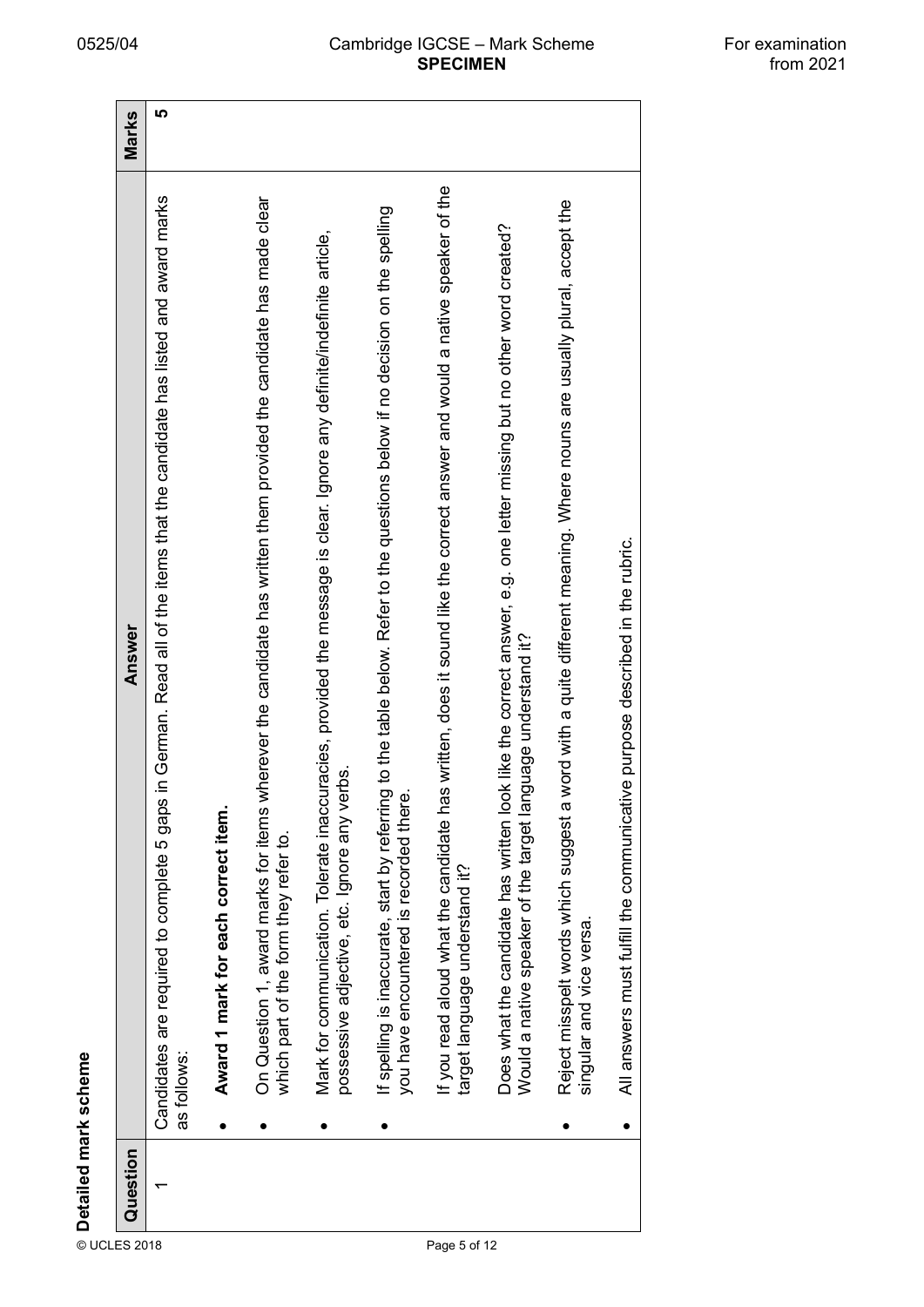### 0525/04 Cambridge IGCSE – Mark Scheme **SPECIMEN**

| For examination |  |
|-----------------|--|
| from 2021       |  |

| Answer<br>braucht Ihre Hilfe.<br>Füllen Sie das Formular auf Deutsch aus<br>Ihr Freund sucht einen Sommerjob und | REJECT | negative adjectives as these would not fulfill the<br>Reject vocabulary which cannot be considered<br>as adjective for character description, or<br>communicative purpose of the task. | Reject vocabulary which cannot be considered as<br>school subject.                                                                                                 | Reject vocabulary which cannot be considered as<br>previous job/work place/ work type.                                                                                                                                                                          |
|------------------------------------------------------------------------------------------------------------------|--------|----------------------------------------------------------------------------------------------------------------------------------------------------------------------------------------|--------------------------------------------------------------------------------------------------------------------------------------------------------------------|-----------------------------------------------------------------------------------------------------------------------------------------------------------------------------------------------------------------------------------------------------------------|
|                                                                                                                  |        |                                                                                                                                                                                        |                                                                                                                                                                    |                                                                                                                                                                                                                                                                 |
|                                                                                                                  | ACCEPT | geduldig, glücklich, intelligent, laut, lieb, lustig, nett,<br>Any appropriate adjective, e.g. fleißig, freundlich,<br>optimistisch, ruhig, sympathisch                                | Chemie, Deutsch, Englisch, Erdkunde, Französich,<br>Geschichte, Informatik, Kunst, Musik, Religion,<br>Any appropriate school subjects, e.g. Biologie,<br>Spanisch | Any appropriate job / type of job or place of work,<br>Hotel, Kellner(in), Koch/Köchin, Mechaniker(in),<br>Gärtner(in), Geschäft,<br>Café, Fotograf(in),<br>Sekretär(in), Supermarkt, Verkäufer(in)<br>e.g. Babysitter(in), Büro,<br>Friseur(in), Friseursalon, |
|                                                                                                                  |        | Gaps 1 and 2<br>(1 mark each)                                                                                                                                                          | Gaps 3 and 4<br>(1 mark each)                                                                                                                                      | $(1 \text{ mark})$<br>Gap 5                                                                                                                                                                                                                                     |
| Question                                                                                                         |        |                                                                                                                                                                                        |                                                                                                                                                                    |                                                                                                                                                                                                                                                                 |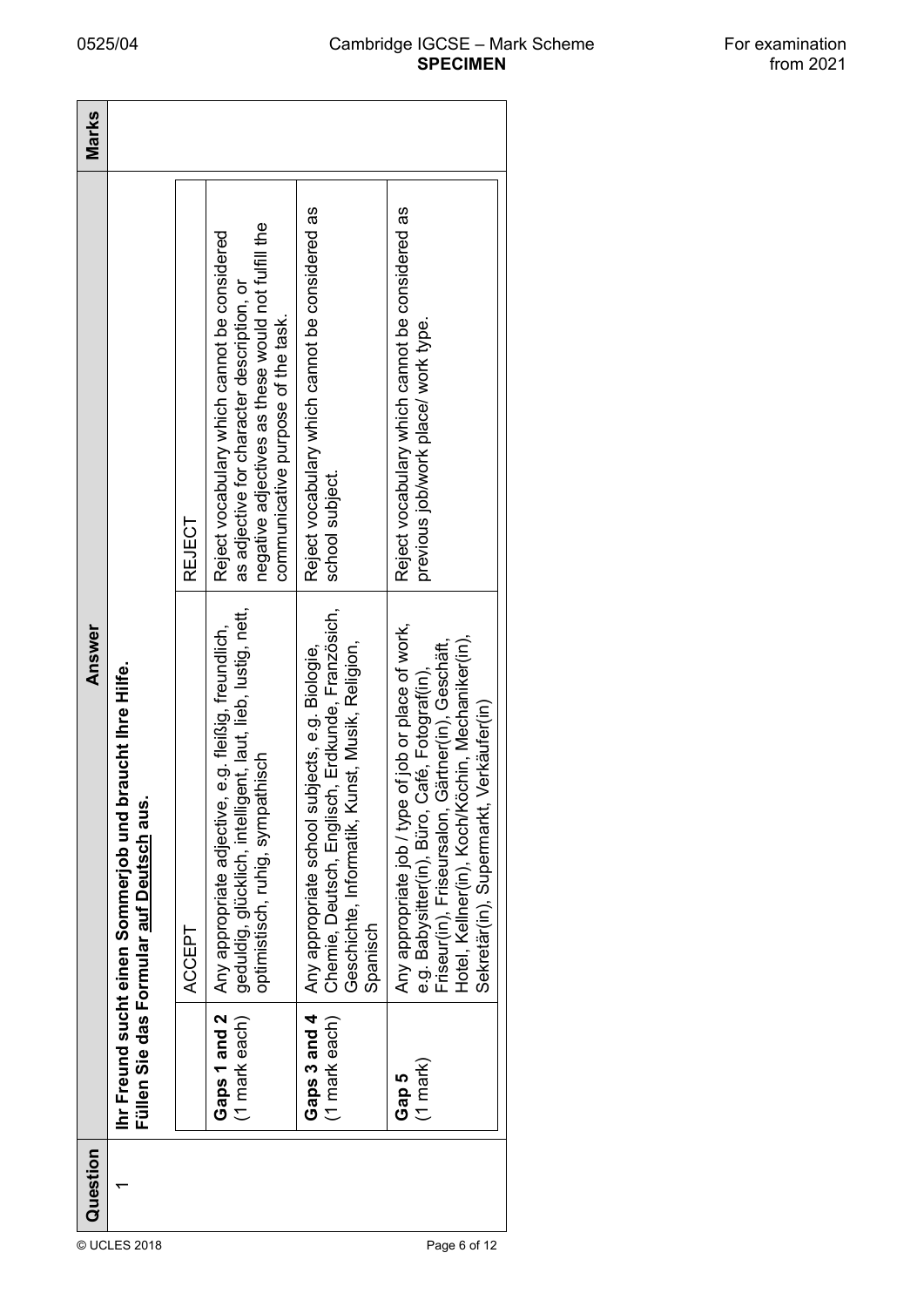| Question          | Answer                                                                                                                                                                                                                                | Marks |
|-------------------|---------------------------------------------------------------------------------------------------------------------------------------------------------------------------------------------------------------------------------------|-------|
| $\mathbf{\Omega}$ | Mein Wohnort                                                                                                                                                                                                                          | 27    |
|                   | hnen möchten, und erklären Sie warum.<br>t nicht so gut ist.<br>gern machen.<br>Erklären Sie, was in diesem Wohnort<br>Erzählen Sie, was Sie in der Gegend<br>Sagen Sie, wo Sie in der Zukunft wol<br>Beschreiben Sie, wo Sie wohnen. |       |
|                   | Schreiben Sie 80-90 Wörter auf Deutsch.                                                                                                                                                                                               |       |
|                   | Read the whole answer and award a mark out of 12 using the table below.                                                                                                                                                               |       |
|                   |                                                                                                                                                                                                                                       |       |
|                   |                                                                                                                                                                                                                                       |       |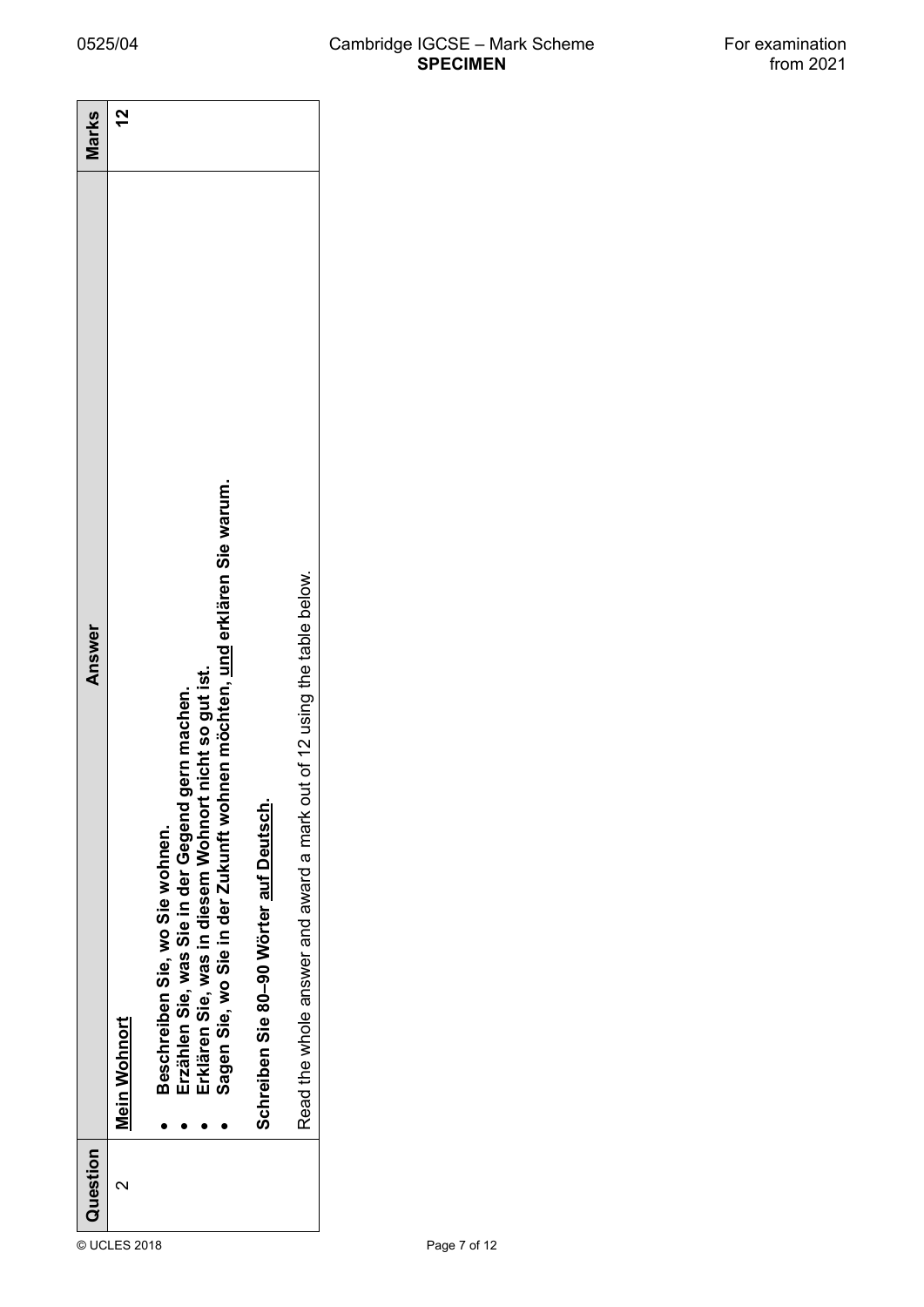|              | Marks         | <b>Descriptor</b>                                                                                                                                                                                                                                                                                                                                                                        | Guidance                                                                                                                                                                     |
|--------------|---------------|------------------------------------------------------------------------------------------------------------------------------------------------------------------------------------------------------------------------------------------------------------------------------------------------------------------------------------------------------------------------------------------|------------------------------------------------------------------------------------------------------------------------------------------------------------------------------|
| © UCLES 2018 | $10 - 12$     | Meaning is clear and communication is achieved, although there may be some linguistic inaccuracies.<br>simple connectors.<br>and opinions.<br>Completes all tasks in the required level of detail.<br>Jses straightforward vocabulary and structures.<br>links words and phrases using a range of<br>Provides consistently relevant information                                          | Examples of linking words<br>and phrases: and, or, but,<br>agreements, tenses/time<br>inaccuracies: lapses in<br>Examples of linguistic<br>frames, spelling<br>because, then |
|              | ၇၂            | Meaning is mostly clear and communication is generally achieved, despite linguistic inaccuracies.<br>Some attempt to link words and phrases using a range of simple connectors.<br>Jses limited vocabulary and structures with some repetition.<br>of detail.<br>Provides mostly relevant information and opinions.<br>Completes most tasks in the required level                        |                                                                                                                                                                              |
| Page 8 of 12 | $\frac{6}{4}$ | ng a limited range of simple connectors repetitively (e.g. and,<br>Meaning is sometimes clear and some communication is achieved, despite linguistic inaccuracies.<br>Uses basic vocabulary and structures with frequent repetition.<br>Completes some tasks with some of the required detail.<br>Some attempt to link words or phrases usi<br>Provides some relevant information.<br>ζ. |                                                                                                                                                                              |
|              | <u> 1</u>     | rarely achieved.<br>Attempts task(s), with little or none of the required detail.<br>Jses isolated words/phrases appropriate to the task.<br>irrelevant.<br>May provide information; is almost always<br>Meaning is unclear and communication is<br>Little attempt to link words or phrases.                                                                                             |                                                                                                                                                                              |
|              | 0             | No creditable content.                                                                                                                                                                                                                                                                                                                                                                   |                                                                                                                                                                              |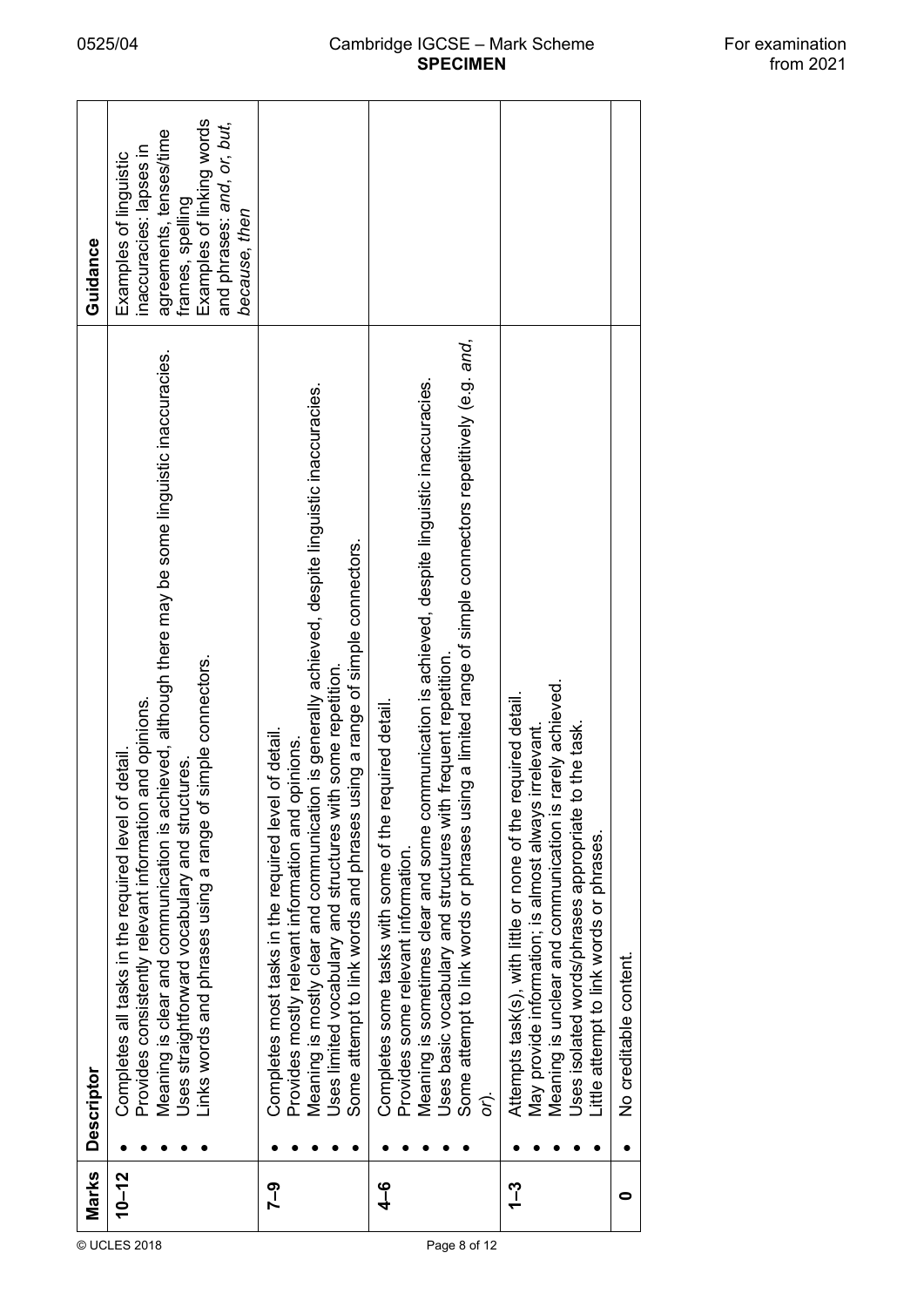#### 0525/04 Cambridge IGCSE – Mark Scheme For examination<br>from 2021 **SPECIMEN**

|              | Question | Answer                                                                                                                                                                                                                                                                                                                                                                       | Marks |
|--------------|----------|------------------------------------------------------------------------------------------------------------------------------------------------------------------------------------------------------------------------------------------------------------------------------------------------------------------------------------------------------------------------------|-------|
| © UCLES 2018 |          | Schreiben Sie 130-140 Wörter auf Deutsch.                                                                                                                                                                                                                                                                                                                                    |       |
|              | 3(a)     | <u>ENTWEDER</u>                                                                                                                                                                                                                                                                                                                                                              | 28    |
|              |          | Essen und Kochen                                                                                                                                                                                                                                                                                                                                                             |       |
|              |          | Is Abendessen kochen. Sie schreiben eine E-Mail an Ihren Freund / Ihre<br>Sie mussten letzten Samstag zu Hause da<br>Freundin über das Essen.                                                                                                                                                                                                                                |       |
|              |          | Erklären Sie, warum Sie letzten Samstag zu Hause das Abendessen kochen mussten.<br>Erklären Sie, ob Sie in der Familie normalerweise gesund essen oder nicht.<br>al ins Restaurant gehen werden.<br>Beschreiben Sie, was Sie zum Abendessen gemacht haben.<br>Sagen Sie, warum Sie gern / nicht gern kochen.<br>Sagen Sie, wann Sie zum nächsten M                           |       |
| Page 9 of 12 |          | each of the three tables below and add up the total. Marks are available for:<br>Read the whole answer, award a mark from<br>task completion (maximum 10 marks)<br>accuracy (maximum 8 marks).<br>range (maximum 10 marks)                                                                                                                                                   |       |
|              | 3(b)     | <u>ODER</u>                                                                                                                                                                                                                                                                                                                                                                  | 28    |
|              |          | Freizeit und Filme                                                                                                                                                                                                                                                                                                                                                           |       |
|              |          | rzeitung über das Thema: Freizeit und Filme.<br>Sie schreiben einen Artikel für die Schüler                                                                                                                                                                                                                                                                                  |       |
|              |          | Erzählen Sie, was Sie in den letzten Monaten in Ihrer Freizeit gemacht haben.<br>Sie in Zukunft unternehmen möchten.<br>Erklären Sie, warum es wichtig ist, sich in der Freizeit zu entspannen.<br>Erklären Sie, warum Kino und Filme heutzutage so populär sind.<br>neulich gesehen haben.<br>Sagen Sie, was für Freizeitaktivitäten<br>Beschreiben Sie einen Film, den Sie |       |
|              |          | each of the three tables below and add up the total. Marks are available for:<br>Read the whole answer, award a mark from<br>task completion (maximum 10 marks)<br>accuracy (maximum 8 marks).<br>range (maximum 10 marks)                                                                                                                                                   |       |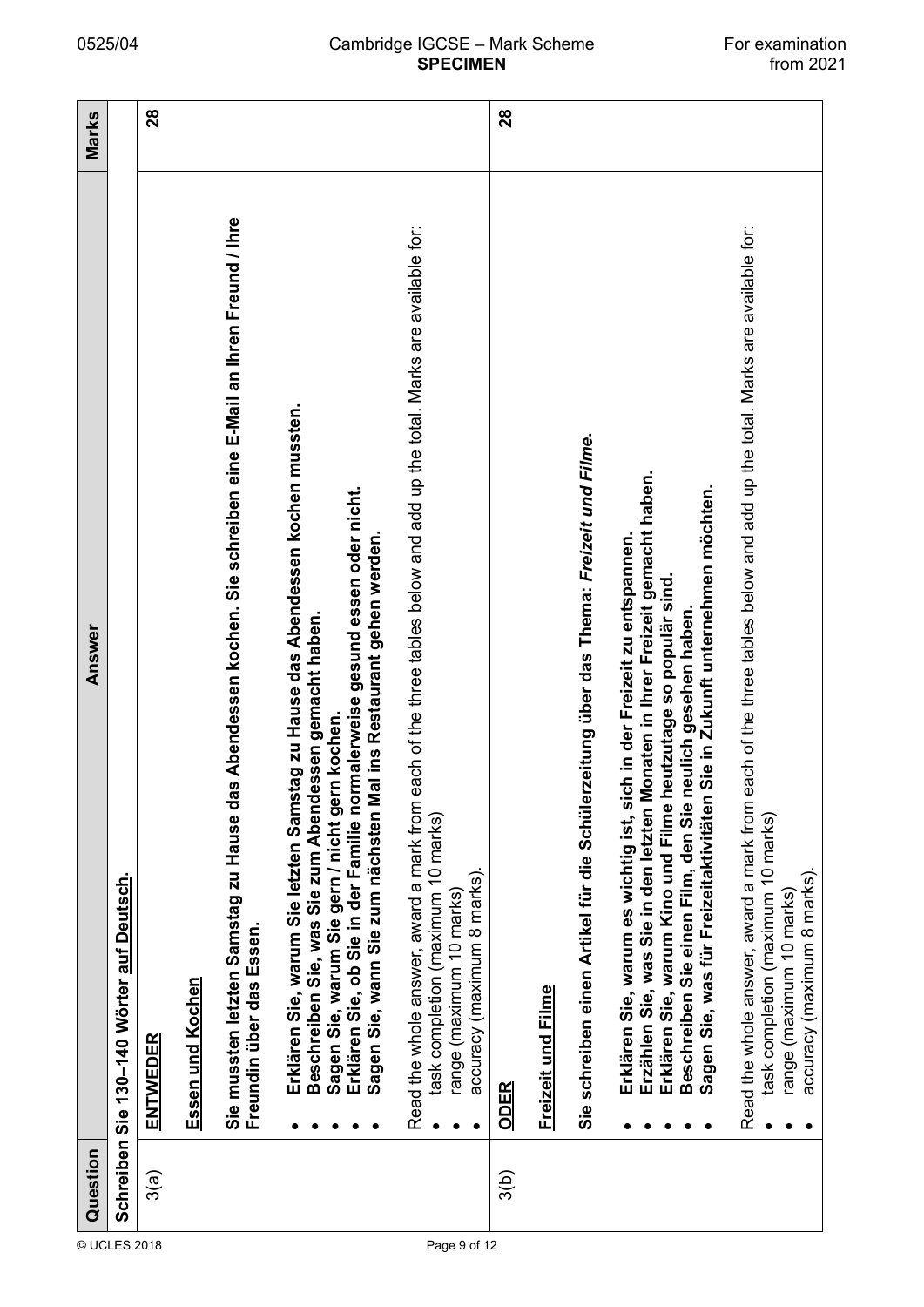## 0525/04 Cambridge IGCSE – Mark Scheme For examination<br>from 2021 **SPECIMEN**

|               | © Task completion<br>∪CLES 2018<br>© Q_10<br>© C.Com | <b>Descriptor</b>                                                                                                                       |
|---------------|------------------------------------------------------|-----------------------------------------------------------------------------------------------------------------------------------------|
|               | $0-10$                                               | Gives detailed information, opinions/reactions and explanations.<br>The writing is focused and wholly relevant.<br>Completes all tasks. |
|               | 7–8                                                  | Gives straightforward information, opinions/reactions and explanations.<br>The writing is mostly relevant.<br>Completes most tasks.     |
|               | မှု<br>ပု                                            | Gives some information, opinions and simple explanations.<br>The writing is more relevant than irrelevant<br>Completes some tasks.      |
|               | ა<br>4                                               | Attempts some tasks with some success.<br>Gives basic information and opinions.<br>The writing is occasionally relevant.                |
| Page 10 of 12 | 1–2                                                  | Gives some information and is almost always irrelevant.<br>Attempts task(s) with little or no success.                                  |
|               | c                                                    | No creditable response.                                                                                                                 |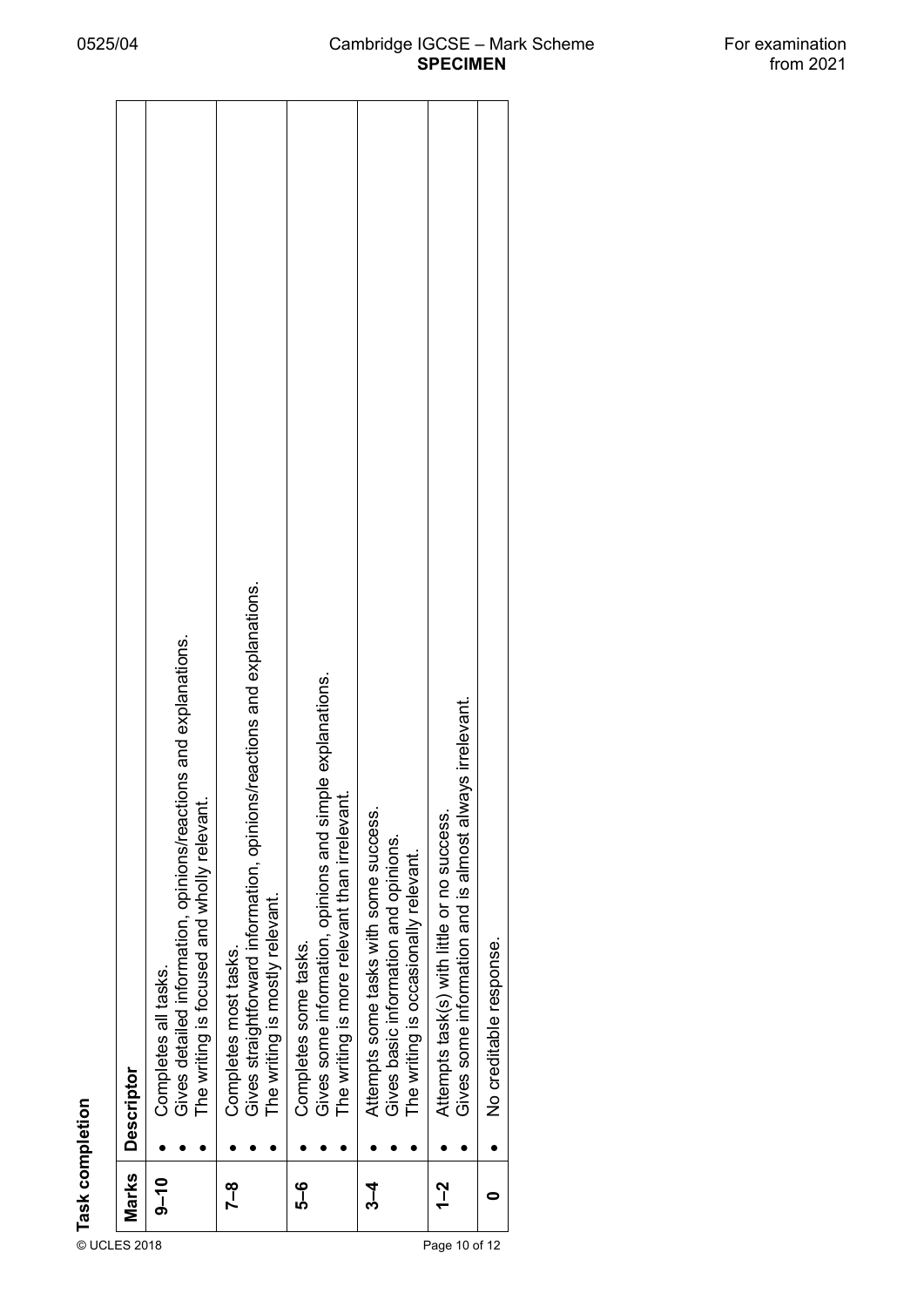|               | Marks<br>$9 - 10$<br>$\begin{array}{c c}\n\mathbf{g} & \mathbf{g} \\ \hline\n\mathbf{g} & \mathbf{g} \\ \hline\n\mathbf{g} & \mathbf{g} \\ \hline\n\mathbf{g} & \mathbf{g} \\ \hline\n\mathbf{g} & \mathbf{g} \\ \hline\n\mathbf{g} & \mathbf{g} \\ \hline\n\mathbf{g} & \mathbf{g} \\ \hline\n\mathbf{g} & \mathbf{g} \\ \hline\n\mathbf{g} & \mathbf{g} \\ \hline\n\mathbf{g} & \mathbf{g} \\ \hline\n\mathbf{g} & \mathbf{g} \\ \hline\n\mathbf{g} & \mathbf{g$ | Uses extended, well-linked sentences frequently.<br><b>Descriptor</b>                                                                                                                                                                                                   |
|---------------|--------------------------------------------------------------------------------------------------------------------------------------------------------------------------------------------------------------------------------------------------------------------------------------------------------------------------------------------------------------------------------------------------------------------------------------------------------------------|-------------------------------------------------------------------------------------------------------------------------------------------------------------------------------------------------------------------------------------------------------------------------|
|               |                                                                                                                                                                                                                                                                                                                                                                                                                                                                    | Uses a wide range of simple and complex structures listed in the syllabus to produce sentences of varying length.<br>Uses a wide range of vocabulary appropriate to the task(s).                                                                                        |
|               | 7–8                                                                                                                                                                                                                                                                                                                                                                                                                                                                | Uses a range of structures listed in the syllabus, including some complex structures, to produce sentences of varying length.<br>Uses a range of vocabulary appropriate to the task(s) with occasional repetition.<br>Uses some extended sentences, mostly well linked. |
|               | မှ<br>၁<br>မ                                                                                                                                                                                                                                                                                                                                                                                                                                                       | Uses simple structures and attempts to use some complex structures listed in the syllabus.<br>Uses mostly straightforward vocabulary appropriate to the task(s) with some repetition.<br>Uses some extended sentences, with some evidence of linkage.                   |
|               | ა<br>4                                                                                                                                                                                                                                                                                                                                                                                                                                                             | Uses simple structures and makes no attempt at using the complex structures listed in the syllabus.<br>Relies on repeated use of a small range of straightforward vocabulary.                                                                                           |
| Page 11 of 12 | 1–2                                                                                                                                                                                                                                                                                                                                                                                                                                                                | Uses isolated phrases and makes some attempt at basic structures.<br>Relies on repetition of a small range of basic vocabulary.                                                                                                                                         |
|               |                                                                                                                                                                                                                                                                                                                                                                                                                                                                    | No creditable response.                                                                                                                                                                                                                                                 |